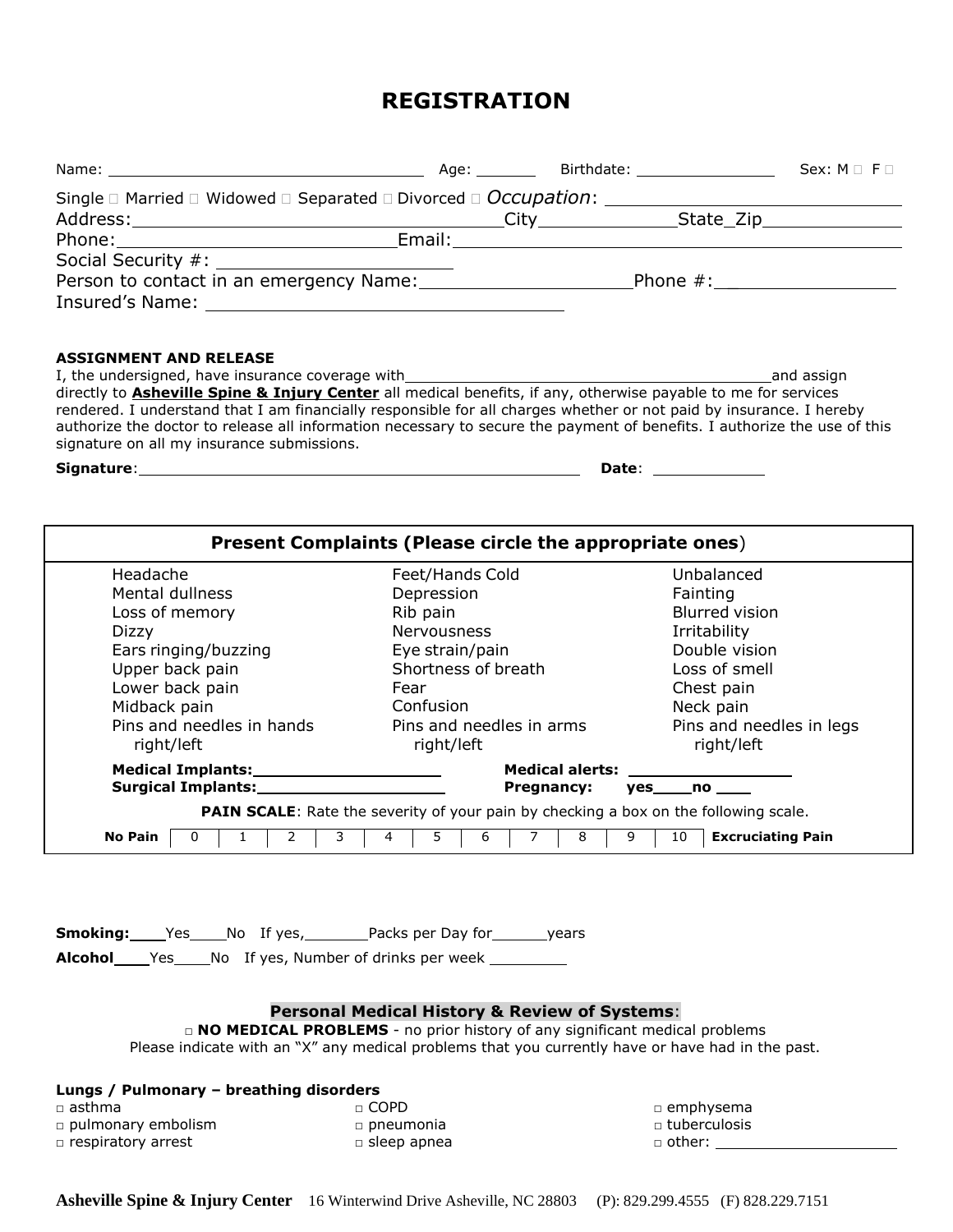| Cardiac / Heart and peripheral vascular disease<br>□ chest pain / angina<br>□ irregular heartbeat, arrhythmia<br>n heart attack, myocardial infarction<br>n heart murmur, valve disorder | $\square$ peripheral vascular disease<br>□ congestive heart failure<br>n mitral valve prolapse<br>□ deep vein thrombosis | $\Box$ bleeding problems<br>n high blood pressure<br>$\Box$ Other $\Box$                                                |  |
|------------------------------------------------------------------------------------------------------------------------------------------------------------------------------------------|--------------------------------------------------------------------------------------------------------------------------|-------------------------------------------------------------------------------------------------------------------------|--|
| <b>Neurologic Disorders</b><br>□ stroke or TIA<br>$\Box$ Parkinson's                                                                                                                     | $\Box$ cerebral palsy<br>peripheral neuropathy                                                                           | $\Box$ MS $\Box$ polio                                                                                                  |  |
| <b>Bone &amp; Joint Disorders</b><br>$\Box$ osteoarthritis<br>$\Box$ rheumatoid arthritis                                                                                                | $\Box$ ankylosing spondylitis<br>o osteomyelitis                                                                         | $\Box$ gout $\Box$ lupus<br>$\Box$ other: $\_\_$                                                                        |  |
| <b>Gastrointestinal Disorders</b><br>peptic ulcer or stomach ulcer<br>$\Box$ diverticulitis<br>$\Box$ hepatitis - Type $\_\_\_\_\_\_\_\_\_\_\_\_\_\_\_\_\_\_\_$                          | $\Box$ acid reflux, GERD<br>$\Box$ irritable bowel<br>$\Box$ liver disease                                               | $\Box$ GI bleed<br>$\Box$ inflammatory bowel disease                                                                    |  |
| <b>Genitourinary Disorders</b><br>$\Box$ urinary tract infection<br>$\Box$ kidney problems                                                                                               | $\Box$ kidney stones<br>a dialysis, kidney failure                                                                       | $\Box$ bladder problems<br>$\Box$ other: $\_\_$                                                                         |  |
| <b>Metabolic &amp; Other Disorders</b><br>□ tooth abscess, gingivitis<br>□ skin disorder __________________<br>$\Box$ depression                                                         | $\Box$ anxiety<br>$\Box$ thyroid problems<br>$\Box$ psoriasis<br>$\Box$ skin ulcer                                       | □ sickle cell disease<br>$\Box$ alcohol or drug dependency<br>$\Box$ high cholesterol or lipids<br>$\Box$ other: $\_\_$ |  |
| Other medical problems NOT included above (explain)                                                                                                                                      |                                                                                                                          |                                                                                                                         |  |

## **Family History**: Please indicate with an "X" any significant family medical history or problems

| $\Box$ asthma $\Box$ sleep apnea $\Box$ COPD<br>□ Emphysema □ tuberculosis<br>n heart attack, myocardial infarction<br>□ congestive heart failure<br>n irregular heartbeat, arrhythmia<br><b>p</b> bleeding problems<br>n Peripheral neuropathy<br>□ sickle cell disease | $\Box$ MS or Parkinson's<br>□ other neuro : ___________________<br>$\Box$ osteoarthritis $\Box$ Lupus<br>$\Box$ gout $\Box$ rheumatoid arthritis<br>acid reflux, GERD<br>$\Box$ hepatitis - Type $\_\_\_\_\_\_\_\_\_\$<br>□ inflammatory bowel disease<br>$\Box$ liver disease<br>□ Malignant hyperthermia<br>Other medical problems NOT included above (explain) <b>COVID-1000</b> 2012 12:20:20 20:20:20:20:20:20:20:20:20:20:20:20 | $\Box$ other GI :<br>$\Box$ kidney problems $\Box$ dialysis<br>$\Box$ diabetes<br>$\Box$ psoriasis $\Box$ skin ulcer<br>n high cholesterol or lipids<br>$\Box$ thyroid problems<br>□ Cancer : type -- please specify |
|--------------------------------------------------------------------------------------------------------------------------------------------------------------------------------------------------------------------------------------------------------------------------|---------------------------------------------------------------------------------------------------------------------------------------------------------------------------------------------------------------------------------------------------------------------------------------------------------------------------------------------------------------------------------------------------------------------------------------|----------------------------------------------------------------------------------------------------------------------------------------------------------------------------------------------------------------------|
|                                                                                                                                                                                                                                                                          |                                                                                                                                                                                                                                                                                                                                                                                                                                       |                                                                                                                                                                                                                      |
|                                                                                                                                                                                                                                                                          | PATIENT INSURANCE INFORMATION: check any and all insurance coverage you or your spouse have in this case                                                                                                                                                                                                                                                                                                                              |                                                                                                                                                                                                                      |
| $\Box$<br>П.                                                                                                                                                                                                                                                             |                                                                                                                                                                                                                                                                                                                                                                                                                                       |                                                                                                                                                                                                                      |
|                                                                                                                                                                                                                                                                          |                                                                                                                                                                                                                                                                                                                                                                                                                                       |                                                                                                                                                                                                                      |
|                                                                                                                                                                                                                                                                          |                                                                                                                                                                                                                                                                                                                                                                                                                                       |                                                                                                                                                                                                                      |
|                                                                                                                                                                                                                                                                          |                                                                                                                                                                                                                                                                                                                                                                                                                                       |                                                                                                                                                                                                                      |
|                                                                                                                                                                                                                                                                          | Address: Andreas Address: Address: Address: Address: Address: Address: Address: Address: Address: Address: Address: Address: Address: Address: Address: Address: Address: Address: Address: Address: Address: Address: Address                                                                                                                                                                                                        |                                                                                                                                                                                                                      |
|                                                                                                                                                                                                                                                                          |                                                                                                                                                                                                                                                                                                                                                                                                                                       |                                                                                                                                                                                                                      |
|                                                                                                                                                                                                                                                                          |                                                                                                                                                                                                                                                                                                                                                                                                                                       |                                                                                                                                                                                                                      |
|                                                                                                                                                                                                                                                                          |                                                                                                                                                                                                                                                                                                                                                                                                                                       |                                                                                                                                                                                                                      |
|                                                                                                                                                                                                                                                                          |                                                                                                                                                                                                                                                                                                                                                                                                                                       |                                                                                                                                                                                                                      |
|                                                                                                                                                                                                                                                                          |                                                                                                                                                                                                                                                                                                                                                                                                                                       |                                                                                                                                                                                                                      |

**Asheville Spine & Injury Center** 16 Winterwind Drive Asheville, NC 28803 (P): 829.299.4555 (F) 828.229.7151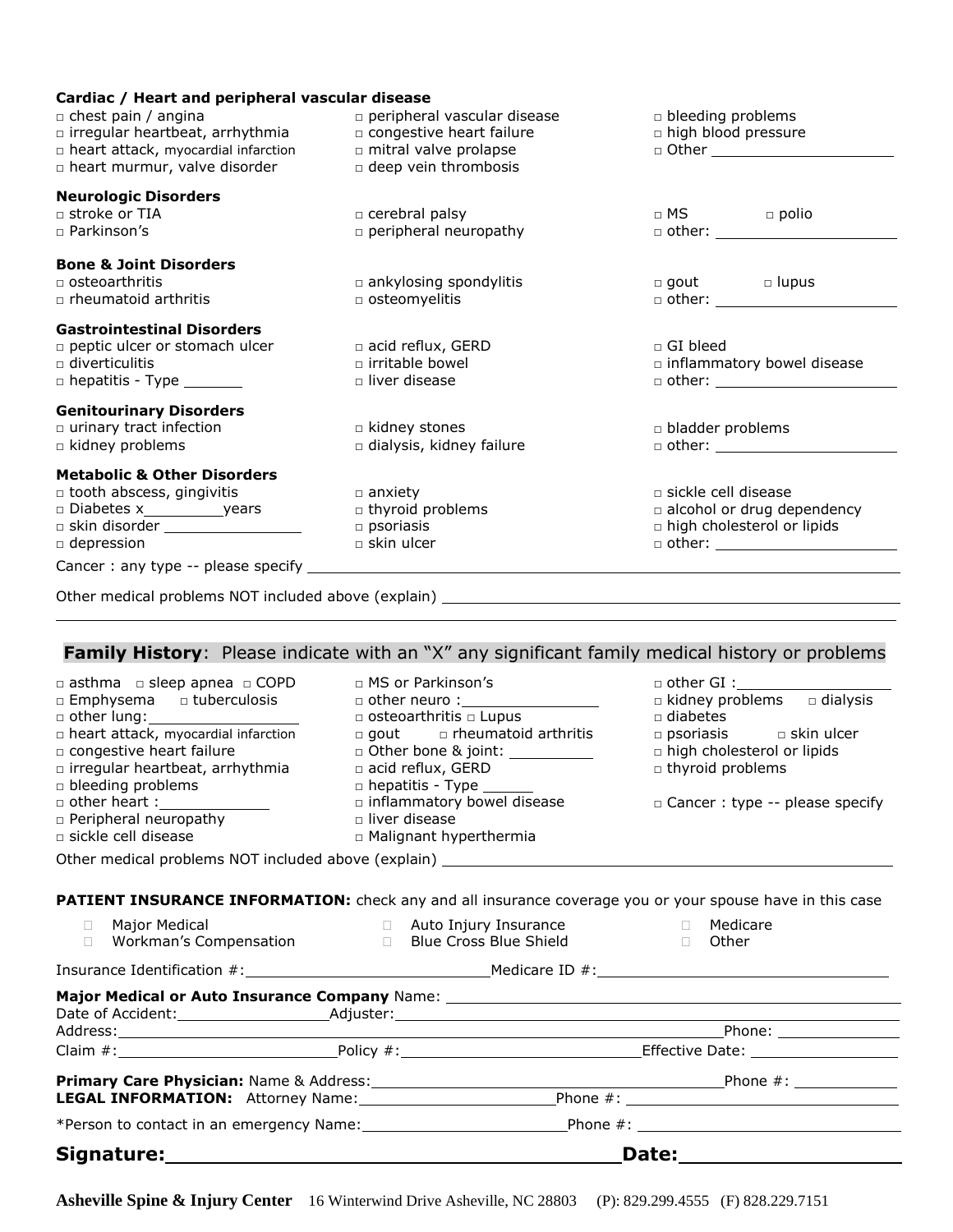| Name: | Date: |
|-------|-------|
|-------|-------|

**Medications:** *(Please list all medication and supplements that you currently take, or provide list to staff for copy)*

**Allergies**: *(please list all medications that cause allergic reaction)*

**Surgical History:** Please list ALL previous surgery and the date (approximately) it was performed:

|                | Date |
|----------------|------|
| <b>Surgery</b> | Date |
| Surgery        | Date |

**Accident History:** Please list ALL previous auto accidents or other impact injuries of note

| Accident                                                                        | Date                                                                                                                                                                                                                          |
|---------------------------------------------------------------------------------|-------------------------------------------------------------------------------------------------------------------------------------------------------------------------------------------------------------------------------|
| Accident                                                                        |                                                                                                                                                                                                                               |
| Accident                                                                        | Date and the same state of the state of the state of the state of the state of the state of the state of the state of the state of the state of the state of the state of the state of the state of the state of the state of |
| Did you go to the hospital for any of these incidents? If so, which $\&$ when ? |                                                                                                                                                                                                                               |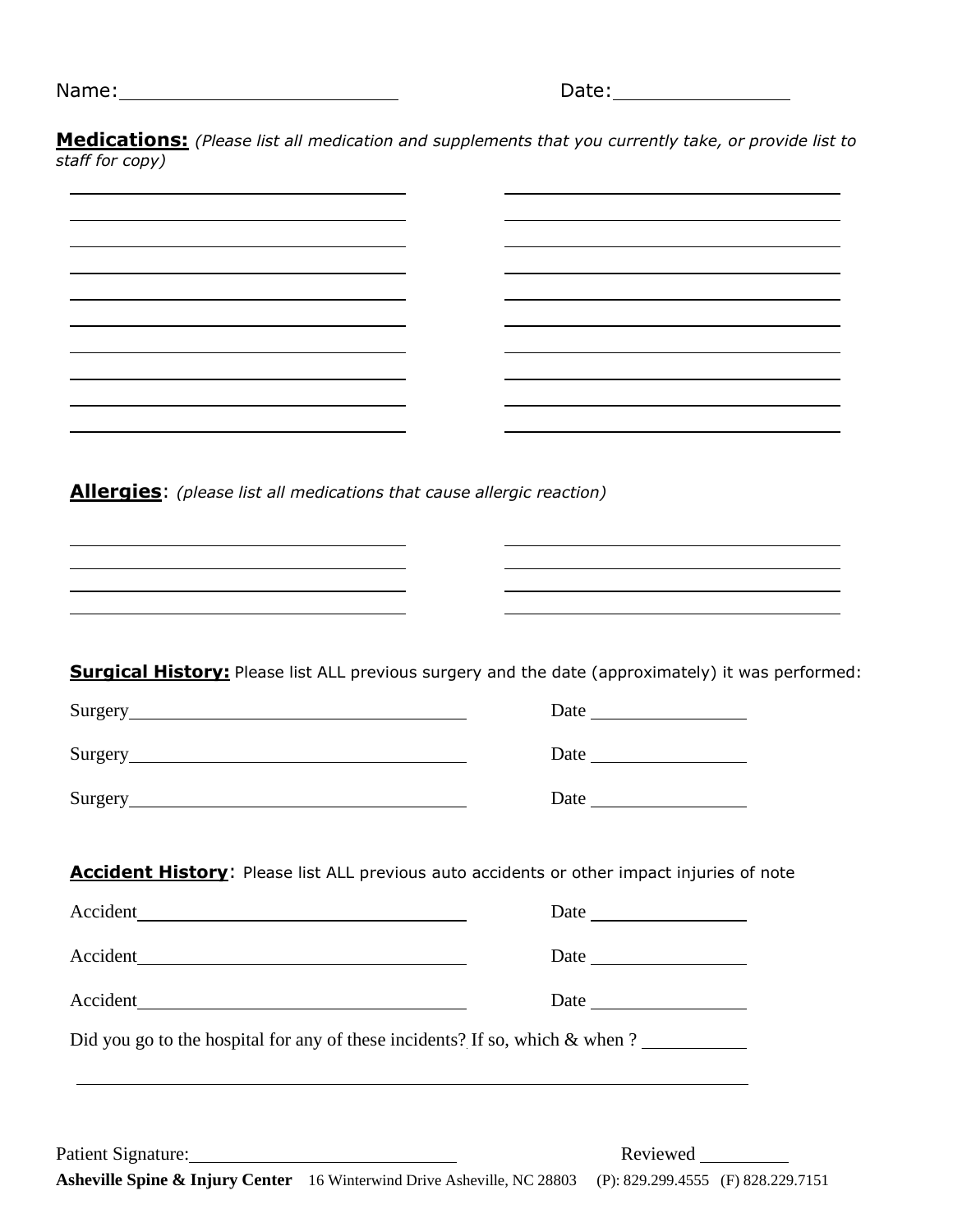*List your health concerns form greatest to the least starting from Column #1*

|                                    | <b>Most Pressing issue</b>                  | your neamn concerns form greatest to the teast starting from communit<br>2 <sup>nd</sup> Most important | 3rd Most important                       | 4 <sup>th</sup> Most important           |
|------------------------------------|---------------------------------------------|---------------------------------------------------------------------------------------------------------|------------------------------------------|------------------------------------------|
| <b>Current Complaints</b>          |                                             | $2nd$ and $\overline{\phantom{a}a^{2}$                                                                  | 3 <sup>rd</sup>                          | $4^{\text{th}}$                          |
| List worst to least                |                                             |                                                                                                         |                                          |                                          |
|                                    | Left Right Both                             | Left Right Both                                                                                         | Left Right Both                          | Left Right Both                          |
| How often do you feel              | Constant Frequently                         | Constant Frequently                                                                                     | Constant Frequently                      | Constant Frequently                      |
| this complaint?                    | Intermittent Occasional                     | Intermittent Occasional                                                                                 | Intermittent Occasional                  | Intermittent Occasional                  |
| When did this pain or              | Days Weeks                                  | Days Weeks                                                                                              | Days Weeks                               | Days_____Weeks                           |
| restriction start?                 | Months Years                                | Months Years                                                                                            | Months Years                             | Months Years                             |
| Circle all that                    | Dull Sharp Tingling<br>Achy Burning Numb    | Dull Sharp Tingling<br>Achy Burning Numb                                                                | Dull Sharp Tingling<br>Achy Burning Numb | Dull Sharp Tingling<br>Achy Burning Numb |
| describes the quality              | Stabbing Throbbing                          | Stabbing Throbbing                                                                                      | Stabbing Throbbing                       | Stabbing Throbbing                       |
| of your complaint.                 | Restricted Stiff                            | Restricted Stiff                                                                                        | Restricted Stiff                         | Restricted Stiff                         |
| Rate this problem on               | 012345678910                                | 012345678910                                                                                            | 012345678910                             | 012345678910                             |
| scale 0---------- 10               | 0=No pain 10=Excruciating                   | 0=No pain 10=Excruciating                                                                               | 0=No pain 10=Excruciating                | 0=No pain 10=Excruciating                |
| Is this getting?                   | Better Worse Same                           | Better Worse Same                                                                                       | Better Worse Same                        | Better Worse Same                        |
| What have you done                 | MD, PT, Massage                             | MD, PT, Massage                                                                                         | MD, PT, Massage                          | MD, PT, Massage                          |
| to take care of this               | Ice/heat Stretch Rest                       | Ice/heat Stretch Rest                                                                                   | Ice/heat Stretch Rest                    | Ice/heat Stretch Rest                    |
| Pain/Restriction?                  | <b>Exercise Medications</b>                 | <b>Exercise Medications</b>                                                                             | <b>Exercise Medications</b>              | <b>Exercise Medications</b>              |
|                                    | Other:                                      | Other:                                                                                                  | Other:                                   | Other:                                   |
| Did it help?                       | Partially<br>Yes                            | Yes<br>Partially                                                                                        | Yes<br>Partially                         | Yes<br>Partially                         |
|                                    | Slightly<br>No.                             | No<br>Slightly                                                                                          | <b>No</b><br>Slightly                    | Slightly<br>No                           |
| Does your pain Radiate             |                                             |                                                                                                         |                                          |                                          |
| if so, Where? i.e., arm            |                                             |                                                                                                         |                                          |                                          |
| Hand, Hip, Leg, Foot               |                                             |                                                                                                         |                                          |                                          |
| Have you had this<br>before? When? | Yes<br><b>No</b>                            | Yes<br>No                                                                                               | <b>No</b><br>Yes                         | Yes<br>No                                |
| What makes your pain               | Bending:                                    | Bending:                                                                                                | Bending:                                 | Bending:                                 |
| worse?                             | Forward Backwards                           | Forward Backwards                                                                                       | Forward Backwards                        | Forward Backwards                        |
|                                    | Right<br>Left                               | Left<br>Right                                                                                           | __Left<br>Right                          | Right<br>Left                            |
|                                    | Standing<br>_Sitting                        | Sitting Standing                                                                                        | Standing<br>_Sitting                     | Standing<br>_Sitting                     |
|                                    | <b>Driving</b><br>Lifting                   | Driving Lifting                                                                                         | _Driving Lifting                         | Driving Lifting                          |
|                                    |                                             |                                                                                                         |                                          |                                          |
| How does this affect               | Work                                        | Work                                                                                                    | Work                                     | Work                                     |
| your daily life in the             | Sleep                                       |                                                                                                         | Sleep                                    | _Sleep                                   |
| following areas?                   | <b>Bathing/Showering</b><br><b>Dressing</b> | Sleep<br>Bathing/Showering                                                                              | <b>Bathing/Showering</b><br>Dressing     | Bathing/Showering<br>Dressing            |
|                                    | Cooking                                     | Dressing                                                                                                | Cooking                                  | Cooking                                  |
| <b>Grade 1-10</b>                  | Cleaning                                    | Cooking                                                                                                 | Cleaning                                 | Cleaning                                 |
| $0 = No$ pain                      | Laundry                                     | Cleaning                                                                                                | Laundry                                  | Laundry                                  |
| 10=Excruciating.                   | Home maintenance                            | Laundry                                                                                                 | Home maintenance                         | Home maintenance                         |
|                                    | Lawn Care                                   | Home maintenance                                                                                        | Lawn Care                                | Lawn Care                                |
|                                    | Gardening                                   | Lawn Care                                                                                               | Gardening                                | Gardening                                |
|                                    | Hobbies                                     | Gardening<br>Hobbies                                                                                    | Hobbies                                  | Hobbies                                  |
|                                    |                                             |                                                                                                         |                                          |                                          |

Notes: Notes: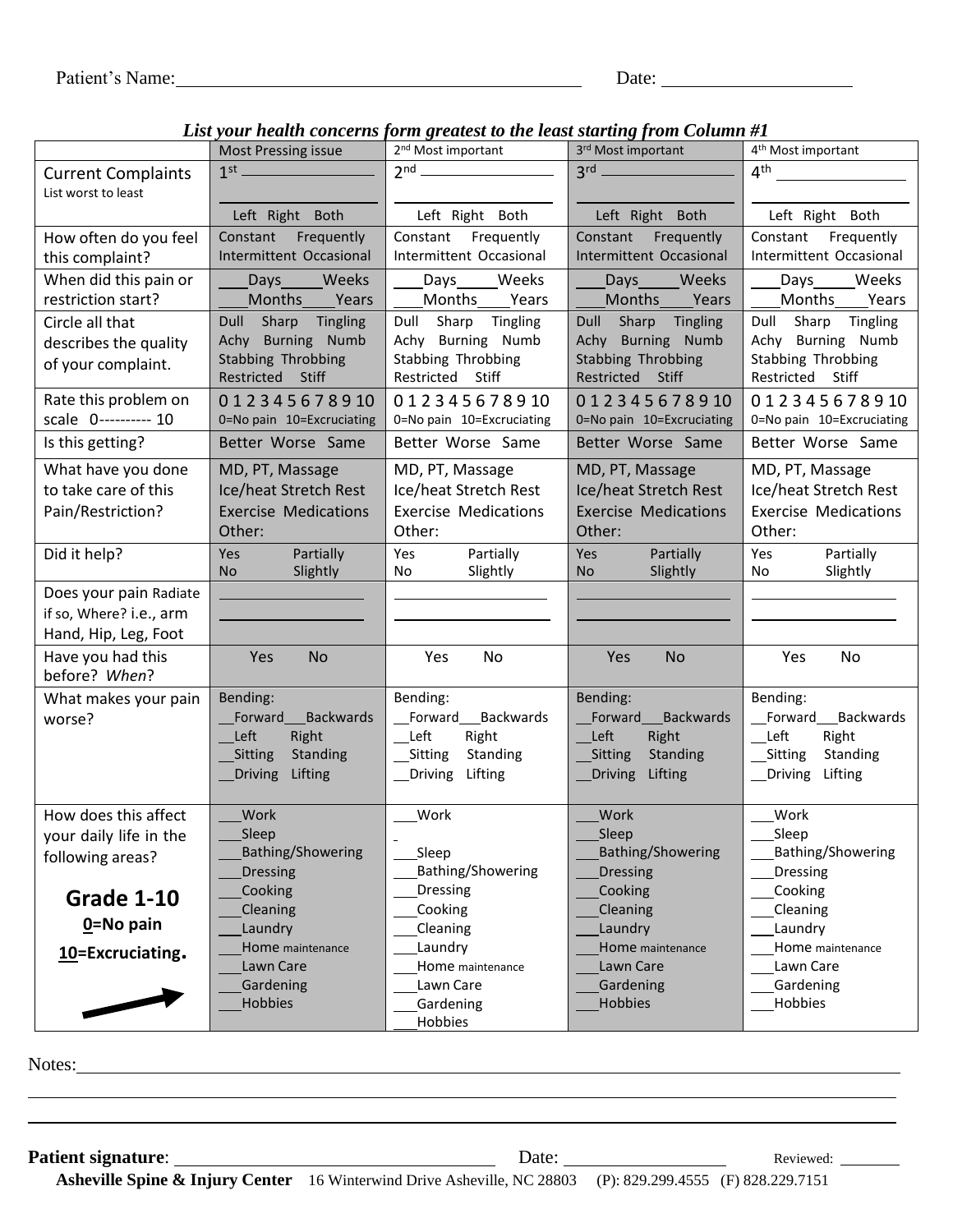#### **PAIN DRAWING**

Name Date

**Please mark where you have pain/restrictions:**



**Mark as follows: A - Ache B - Burning N - Numbness P - Pins & Needles S - Stabbing O - Other - Describe**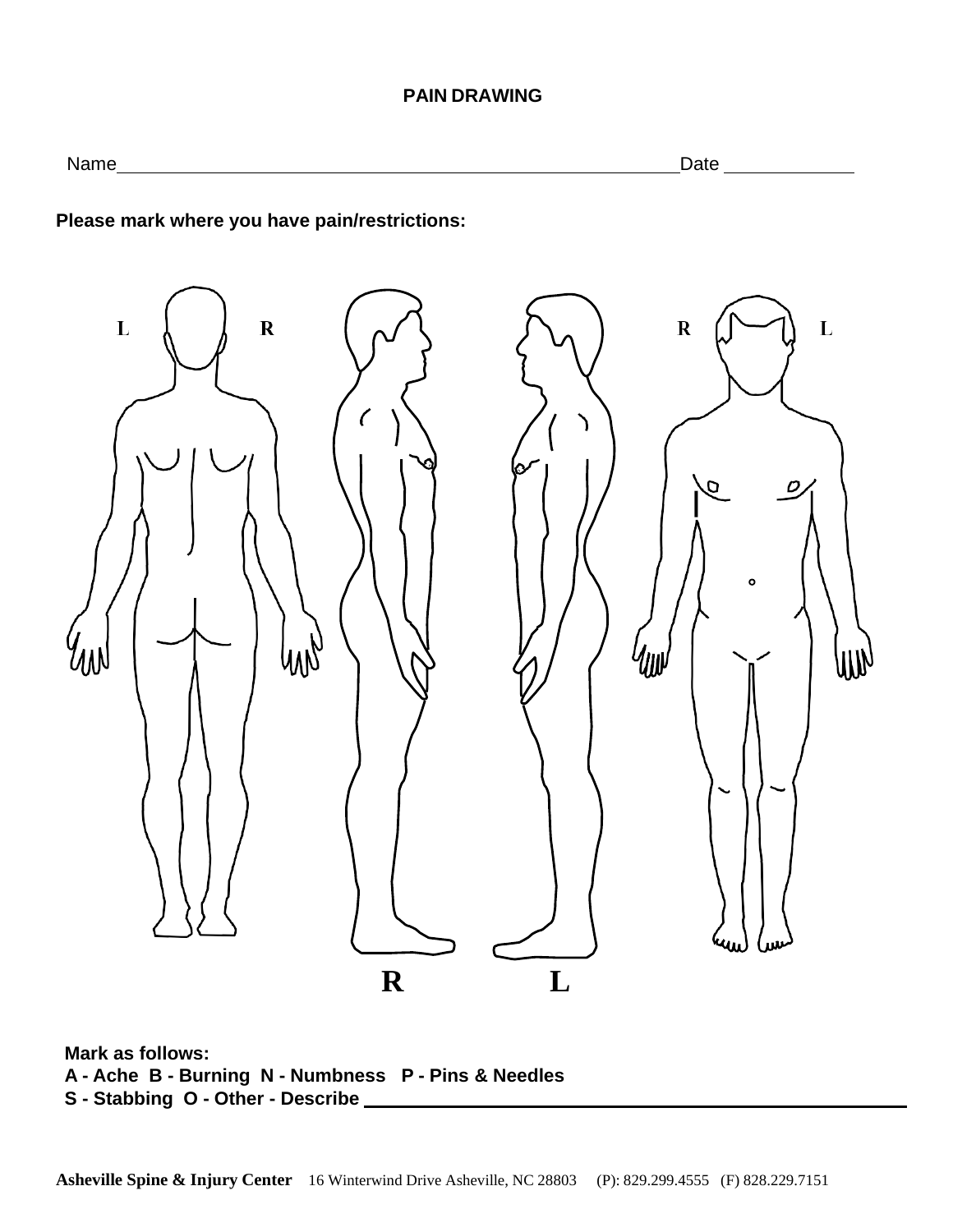## **PAIN DISABILITY QUESTIONNAIRE**

| Patient Name                                                                                                                                                                                                                  | _Date _____ |                                       |  |
|-------------------------------------------------------------------------------------------------------------------------------------------------------------------------------------------------------------------------------|-------------|---------------------------------------|--|
| Instructions: These questions ask your views about how your pain now affects how you function in everyday<br>activities. Please answer every question and mark the ONE number on EACH scale that best describes how you feel. |             |                                       |  |
| 1. Does your pain interfere with your normal work inside and outside the home?                                                                                                                                                |             |                                       |  |
| Work normally                                                                                                                                                                                                                 |             | Unable to work at all                 |  |
| 2. Does your pain interfere with personal care (such as washing, dressing, etc.)?                                                                                                                                             |             |                                       |  |
| Take care of myself completely                                                                                                                                                                                                |             | Need help with all my personal care   |  |
|                                                                                                                                                                                                                               |             |                                       |  |
| 3. Does your pain interfere with your traveling?                                                                                                                                                                              |             |                                       |  |
| Travel anywhere I like                                                                                                                                                                                                        |             | Only travel to see doctors            |  |
|                                                                                                                                                                                                                               |             |                                       |  |
| 4. Does your pain affect your ability to sit or stand?                                                                                                                                                                        |             |                                       |  |
| No problems                                                                                                                                                                                                                   |             | Can not sit/stand at all              |  |
|                                                                                                                                                                                                                               |             |                                       |  |
| 5. Does your pain affect your ability to lift overhead, grasp objects, or reach for things?                                                                                                                                   |             |                                       |  |
| No problems                                                                                                                                                                                                                   |             | Can not do at all                     |  |
| 6. Does your pain affect your ability to lift objects off the floor, bend, stoop, or squat?                                                                                                                                   |             |                                       |  |
| No problems                                                                                                                                                                                                                   |             | Can not do at all                     |  |
|                                                                                                                                                                                                                               |             |                                       |  |
| 7. Does your pain affect your ability to walk or run?                                                                                                                                                                         |             |                                       |  |
| No problems                                                                                                                                                                                                                   |             | Can not walk/run at all               |  |
|                                                                                                                                                                                                                               |             |                                       |  |
| 8. Has your income declined since your pain began?                                                                                                                                                                            |             |                                       |  |
| No decline                                                                                                                                                                                                                    |             | Lost all income                       |  |
|                                                                                                                                                                                                                               |             |                                       |  |
| 9. Do you have to take pain medication every day to control your pain?                                                                                                                                                        |             |                                       |  |
| No medication needed                                                                                                                                                                                                          |             | On pain medication throughout the day |  |
|                                                                                                                                                                                                                               |             |                                       |  |
| 10. Does your pain force you to see doctors much more often than before your pain began?                                                                                                                                      |             |                                       |  |
| Never see doctors                                                                                                                                                                                                             |             | See doctors weekly                    |  |
|                                                                                                                                                                                                                               |             |                                       |  |
| 11. Does your pain interfere with your ability to see the people who are important to you as much as you<br>would like?                                                                                                       |             |                                       |  |
| No problem                                                                                                                                                                                                                    |             | Never see them                        |  |
|                                                                                                                                                                                                                               |             |                                       |  |
| 12. Does your pain interfere with recreational activities and hobbies that are important to you?                                                                                                                              |             |                                       |  |
| No interference                                                                                                                                                                                                               |             | Total interference                    |  |
| 13. Do you need the help of your family and friends to complete everyday tasks (including both work<br>outside the home and housework) because of your pain?                                                                  |             |                                       |  |
| Never need help                                                                                                                                                                                                               |             | Need help all the time                |  |
|                                                                                                                                                                                                                               |             |                                       |  |
| 14. Do you now feel more depressed, tense, or anxious than before your pain began?<br>No depression/tension                                                                                                                   |             | Severe depression/tension             |  |
|                                                                                                                                                                                                                               |             |                                       |  |
| 15. Are there emotional problems caused by your pain that interfere with your family, social and or work<br>activities?                                                                                                       |             |                                       |  |
| No problems                                                                                                                                                                                                                   |             | Severe problems                       |  |
|                                                                                                                                                                                                                               |             |                                       |  |
| <b>Examiner</b>                                                                                                                                                                                                               |             |                                       |  |
| <b>OTHER COMMENTS:</b>                                                                                                                                                                                                        |             |                                       |  |

With Permission from: Anagnostis C et al: The Pain Disability Questionnaire: A New Psychometrically Sound Measure for Chronic Musculoskeletal Disorders*. Spine* 2004; 29 (20): 2290-2302.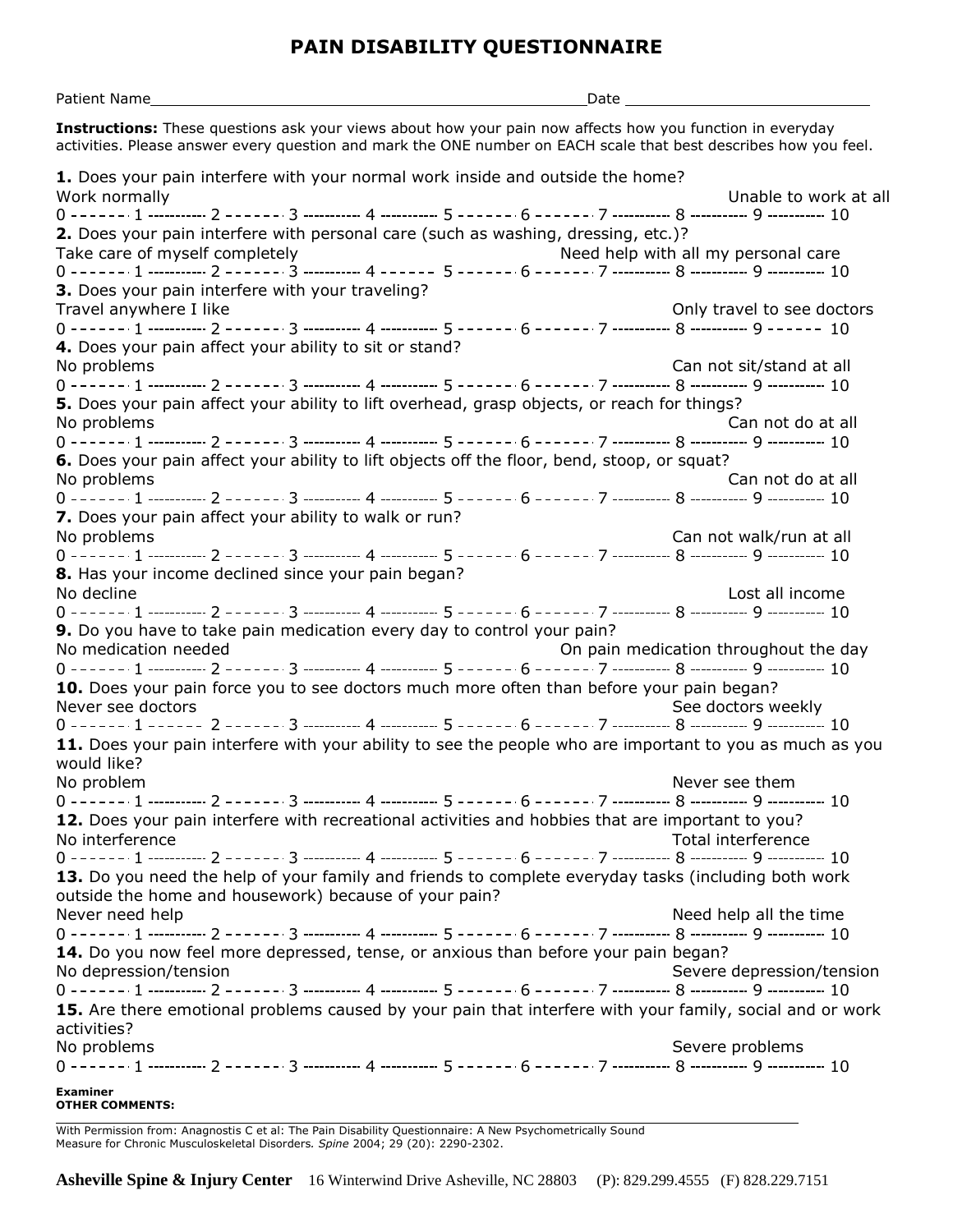#### **Asheville Spine & Injury Center** 16 Winterwind Drive Asheville, NC 28803 (828)-299-4555

## **INFORMED CONSENT FORM**

Please read this entire document prior to signing it. It is very important that you understand the information contained in this document. lf anything is unclear, please ask questions.

As with any healthcare procedure, there are certain complications which may arise during chiropractic manipulation and therapy. I am required to advise patients that there are risks associated with such treatment. In particular you should note.

- 1. Some patients will feel some stiffness and soreness following the first few days of treatment.
- 2. Some types of manipulation have been associated with injuries to the arteries in the neck leading to or contributing to serious complications including stroke. The incidences are exceedingly rare and are estimated to occur between one in one million and one in five million cervical adjustments.
- 3. Other complications may include: fractures, disc injuries, dislocations, muscle strain, cervical myelopathy, costovertebral strains and separations, and burns.
- 4. I will make every reasonable effort during the examination to screen for contraindications to care; however, if you have a condition that would otherwise not come to my attention, it is your responsibility to inform me.

The probabilities of those risks are rare and generally result from some underlying weakness of the bone which I check for while taking your history and during examination and/or X-rays.

Other treatment options for your condition may include:

- Self-administered, over-the-counter analgesics and rest
- Medical care and prescription drugs such as anti-inflammatory, muscle relaxants and pain-killers
- **Hospitalization**
- **Surgery**

Discuss these with your primary medical provider for the risks and benefits of using these options.

The risks and dangers of not treating may lead to the formation of adhesions and reduce mobility which may set up a pain reaction further reducing mobility. Over time this process may complicate treatment making it more difficult and less effective the longer it is postponed.

I acknowledge I have had the opportunity to discuss the associated risks as well as the nature and purpose of treatment with Dr. Stockstad. I have had my questions answered to my satisfaction and consent to care for all mv present and future chiropractic care.

| Patient's Signature: Management of the Signature: Management of the Signature: Management of the Signature of the Signature of the Signature of the Signature of the Signature of the Signature of the Signature of the Signat | Date: _______________                                                                                                                                                                                                          |
|--------------------------------------------------------------------------------------------------------------------------------------------------------------------------------------------------------------------------------|--------------------------------------------------------------------------------------------------------------------------------------------------------------------------------------------------------------------------------|
| Witness Signature:                                                                                                                                                                                                             | Date: <u>________</u>                                                                                                                                                                                                          |
| Parent or Guardian Signature : New York Channel Contract Channel Channel Channel Channel Channel Channel Channel Channel Channel Channel Channel Channel Channel Channel Channel Channel Channel Channel Channel Channel Chann | Date: the contract of the contract of the contract of the contract of the contract of the contract of the contract of the contract of the contract of the contract of the contract of the contract of the contract of the cont |

**Asheville Spine & Injury Center** 16 Winterwind Drive Asheville, NC 28803 (P): 829.299.4555 (F) 828.229.7151